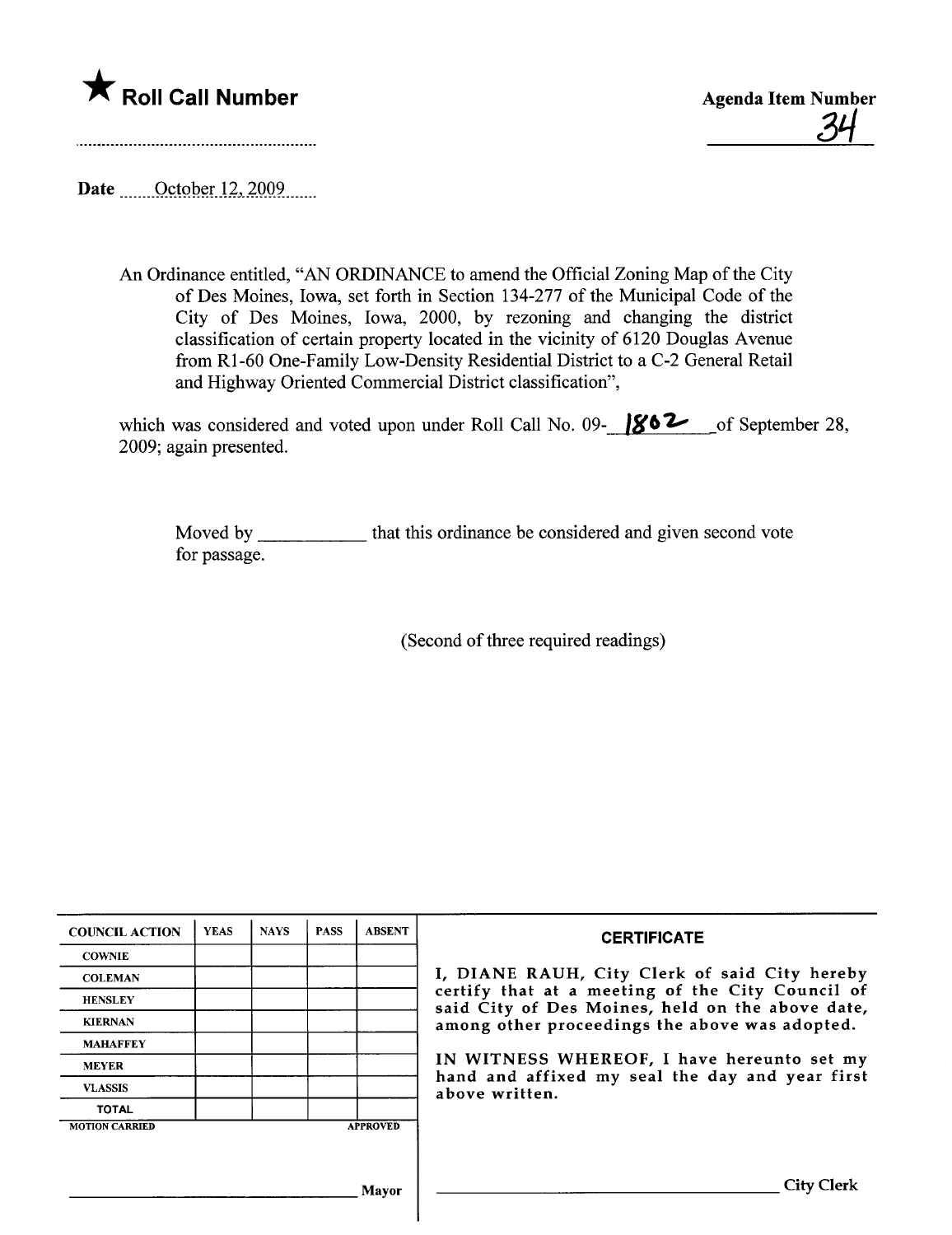$\bigstar$  Roll Call Number  $0.9 - 1802$ 



Date ......September 28, 2009

An Ordinance entitled, "AN ORDINANCE to amend the Official Zoning Map of the City of Des Moines, Iowa, set forth in Section 134-277 of the Municipal Code of the City of Des Moines, Iowa, 2000, by rezonig and changing the district classification of certain property located in the vicinty of 6120 Douglas Avenue from R1-60 One-Family Low-Density Residential District to a C-2 General Retail and Highway Oriented Commercial District classification",

presented.

, Moved by  $\mathcal{U}\mathcal{U}\Omega\mathcal{U}$  that this ordinance be considered and given first vote for passage.

FORM APPROVED:

Michael F. Kelley<br>Assistant City Attorney

(First of three required readings)

| <b>COUNCIL ACTION</b> | <b>YEAS</b> | <b>NAYS</b> | <b>PASS</b> | <b>ABSENT</b>            |                                    |
|-----------------------|-------------|-------------|-------------|--------------------------|------------------------------------|
| <b>COWNIE</b>         |             |             |             |                          |                                    |
| <b>COLEMAN</b>        |             |             |             |                          | I, DIANE RAU                       |
| <b>HENSLEY</b>        |             |             |             |                          | certify that at<br>said City of De |
| <b>KIERNAN</b>        |             |             |             |                          | among other pr                     |
| <b>MAHAFFEY</b>       |             |             |             |                          |                                    |
| <b>MEYER</b>          |             |             |             |                          | IN WITNESS V                       |
| <b>VLASSIS</b>        |             |             |             |                          | hand and affix<br>above written.   |
| <b>TOTAL</b>          |             |             |             |                          |                                    |
| <b>MOTION CARRIED</b> |             |             |             | <b>APPROVED</b><br>lavor |                                    |

#### **CERTIFICATE**

H, City Clerk of said City hereby a meeting of the City Council of es Moines, held on the above date, oceedings the above was adopted.

VHEREOF, I have hereunto set my ed my seal the day and year first

OVED DEME Fauch City Clerk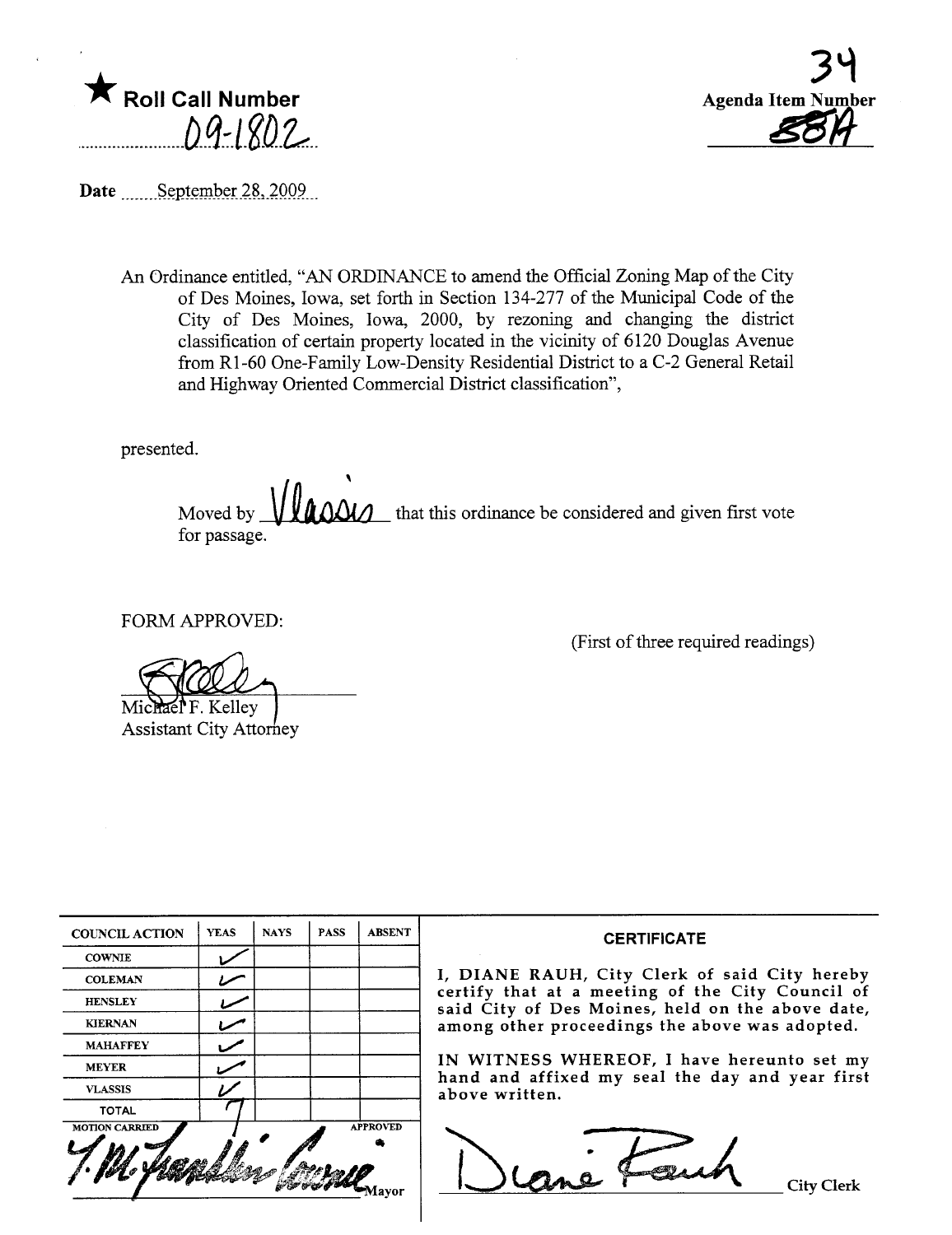09+902 SPA 3l(

### ORDINANCE NO.

AN ORDINANCE to amend the Official Zoning Map of the City of Des Moines, Iowa, set forth in Section 134-277 of the Municipal Code of the City of Des Moines, Iowa, 2000, by rezoning and changing the district classification of certain property located in the vicinity of 6120 Douglas Avenue from R1-60 One-Family Low-Density Residential District to a C-2 General Retail and Highway Oriented Commercial District classification.

Be It Ordaied by the City Council of the City of Des Moines, Iowa:

Section 1. That the Official Zoning Map of the City of Des Moines, Iowa, set forth in Section 134-277 of the Muncipal Code of the City of Des Moines, Iowa, 2000, be and the same is hereby amended by rezoning and changing the district classification of certain property located in the vicinty of 6120 Douglas Avenue, more fuly described as follows, from Rl-60 One-Family Low-Density Residential District to a C-2 General Retail and Highway Oriented Commercial District classification:

All Lot 87 and the North 19 feet of Lot 88, Clover Acres, AN OFFICIAL PLAT all now included in and forming a part of the City of Des Moines, IN POLK COUNTY, IOWA.

Sec. 2. That this ordinance and the zoning granted by the terms hereof are subject to the following imposed additional conditions which have been agreed to and accepted by execution of an Acceptance of Rezoning Ordinance by all owners of said property and are binding upon the owners and their successors, heirs, and assigns as follows:

1. Prohibit use of the property for the following:

- a. Adult entertainment business.
- b. Vehicle display.
- c. Off-premises advertising signs.
- d. Package goods stores for sale of liquor.
- e. Taverns/nightclubs.
- f. Pawn shops.
- g. Financial service centers that provide check cashing and loans secured by post dated checks or payroll guarantee as their primary activity.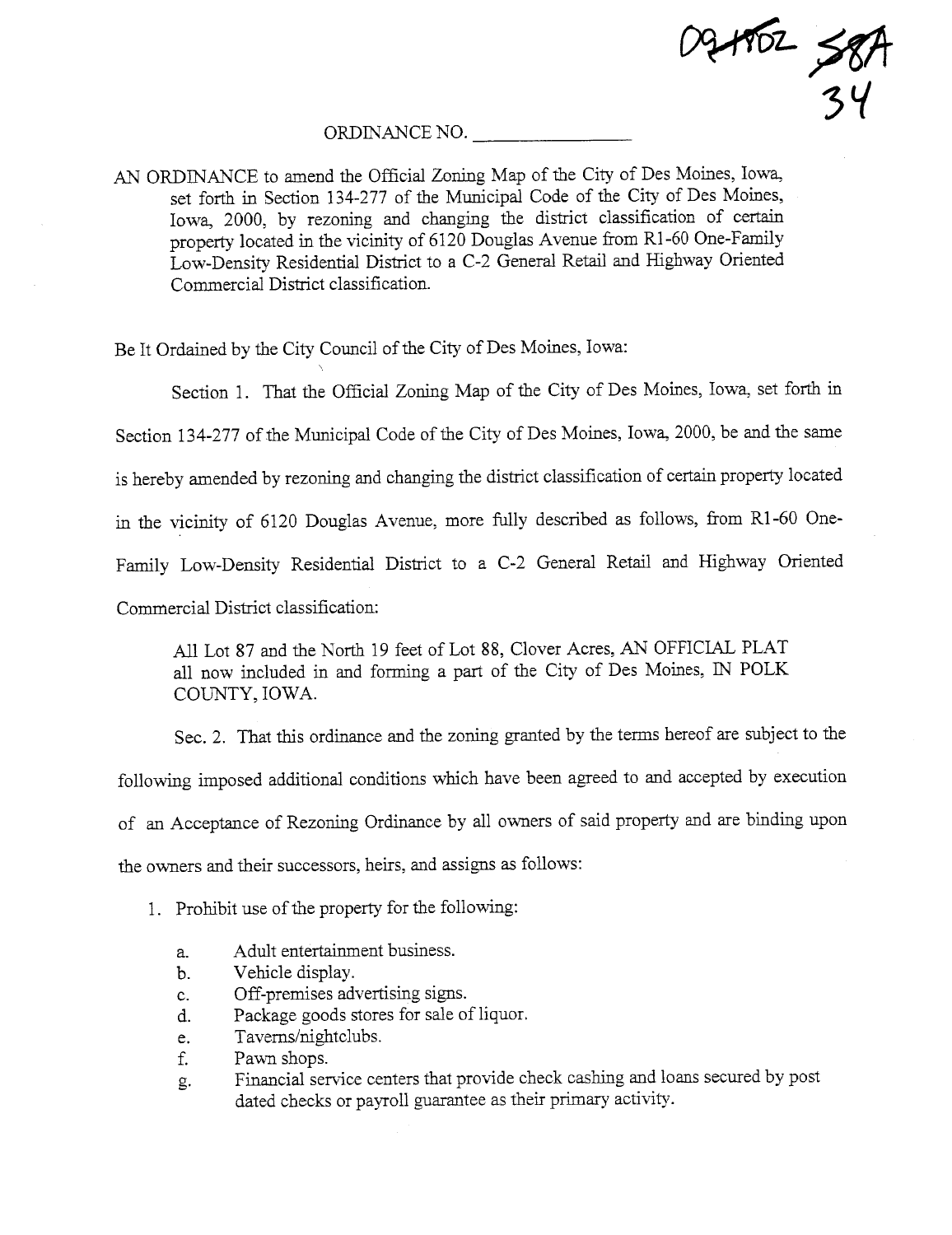$34$ 

h. Communication towers.

2. Any commercial building along with any associated gas canopy supports, and utility/trash enclosures shall be required to be constructed primarily of brick, masonry block or stone on all exterior walls.

Sec. 3. This ordinance shall be in full force and effect from and after its passage and

publication as provided by law.

 $\omega_{\rm{max}}$  .

Sec. 4. The City Clerk is hereby authorized and directed to cause a certified copy of the

Acceptance of Rezoning Ordinance, this ordinance, a vicinity map, and proof of publication of

this ordinance, to be properly filed in the office of the Polk County Recorder.

FORM APPROVED: ORM APPRO

Michael F. Kelley Assistant City Attorney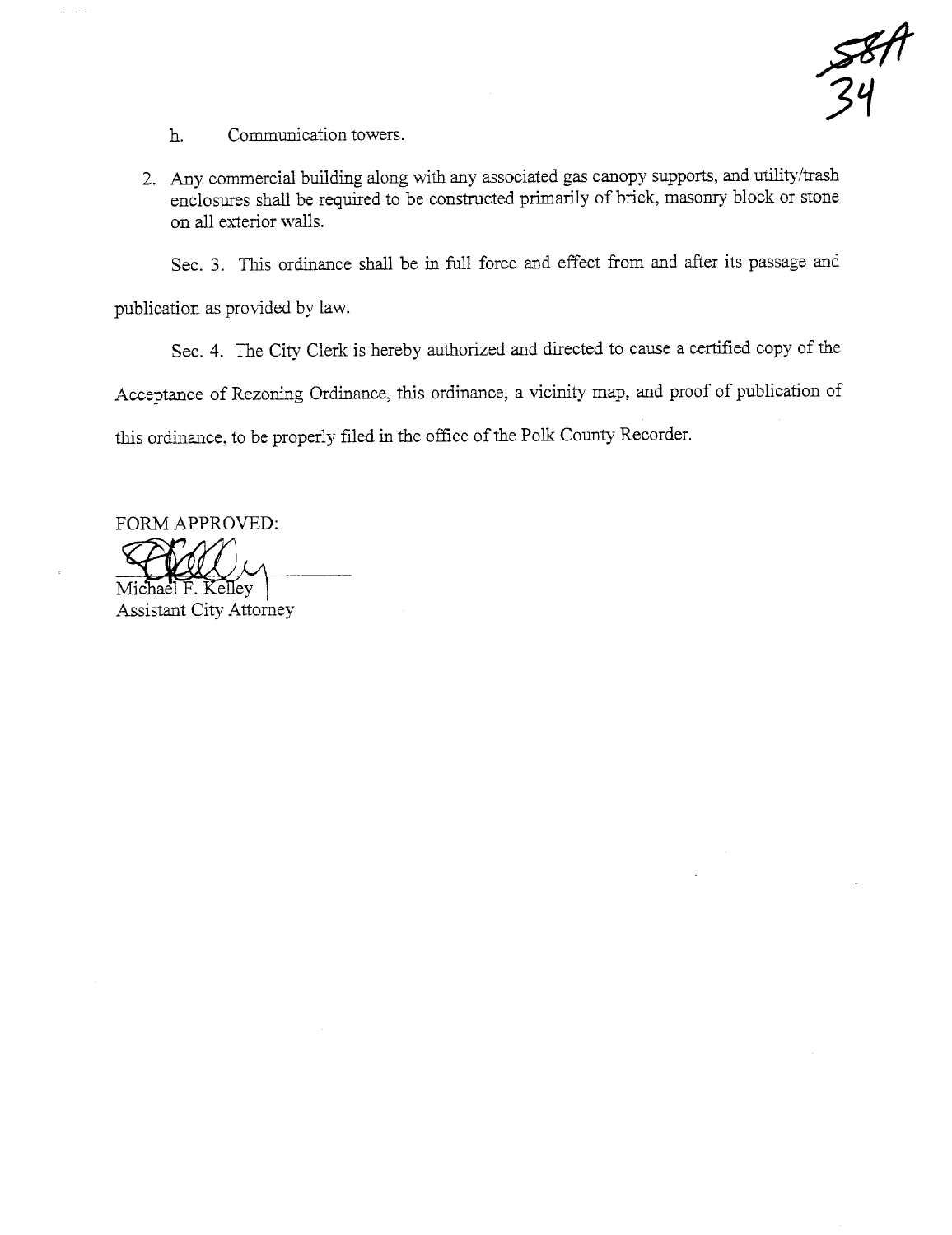

 $\frac{68}{34}$ 

09.1802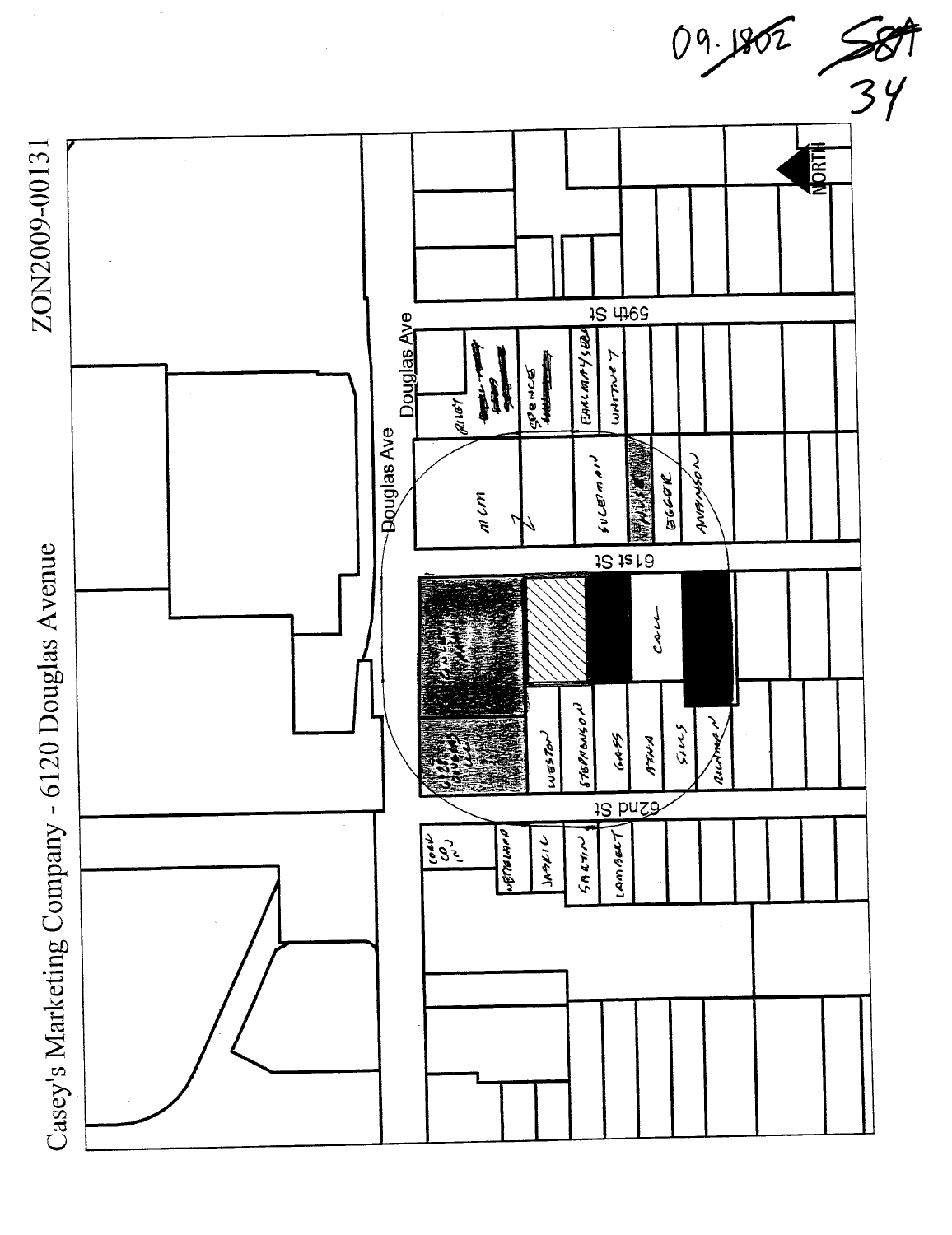$$\mathscr{B}$$ 34

|                    | 515/283-4124                                                                                                                                             |
|--------------------|----------------------------------------------------------------------------------------------------------------------------------------------------------|
| Prepared by:       | Michael F. Kelley, Assistant City Attorney, 400 Robert Ray Dr., Des Moines, IA 50309<br>City Clerk - City Hall, 400 Robert Ray Dr., Des Moines, IA 50309 |
| Return Address:    |                                                                                                                                                          |
| Taxpayer:          | No change                                                                                                                                                |
| Title of Document: | Acceptance of Rezoning Ordinance                                                                                                                         |
| Grantor's Name:    | Robert J. Conley Family, L.C., Traviss Family Investments, L.L.C., & Casey's Marketing Company                                                           |
|                    | City of Des Moines, Iowa                                                                                                                                 |
| Grantee's Name:    |                                                                                                                                                          |
| Legal Description: |                                                                                                                                                          |
|                    | All Lot 87 and the North 19 feet of Lot 88, Clover Acres, AN OFFICIAL PLAT                                                                               |
|                    |                                                                                                                                                          |

all now included in and forming a part of the City of Des Moines, IN POLK COUNTY, IOWA.

# ACCEPTANCE OF REZONING ORDINANCE

The undersigned hereby states, warrants and agrees as follows:

1. That RObert J. Comey Family, L.C. and Travission one the sole owners of the titleholders and Casey's Marketing Company as contract purchaser, are the sole owners Property in the vicinity of 6120 Douglas Avenue, more specifically described above.

2. That in the event the City of Des Moines, I would be a General Retail and the R1-60 One-Family Low-Density Residential District to a Limited  $C_2$  General  $\sim$ Highway Oriented Commercial District to allow redevelopments to the imposition of the gas/convenience store, we agree and accept on behalf of the owners to the imposition of the same of the imposition of the imposition of the imposition of the imposition of the imposition of the imposition of the imposition following conditions to run with the land and be binding upon all successors, heirs and assigns as part of the ordinance so rezoning the Property:

A. Prohibit use of the property for the following:

- 1. Adult entertainment business.
- 2. Vehicle display.
- 3. Off-premises advertising signs.
- 4. Package goods stores for sale of liquor.
- 5. Taverns/nightclubs.
- 6. Pawn shops.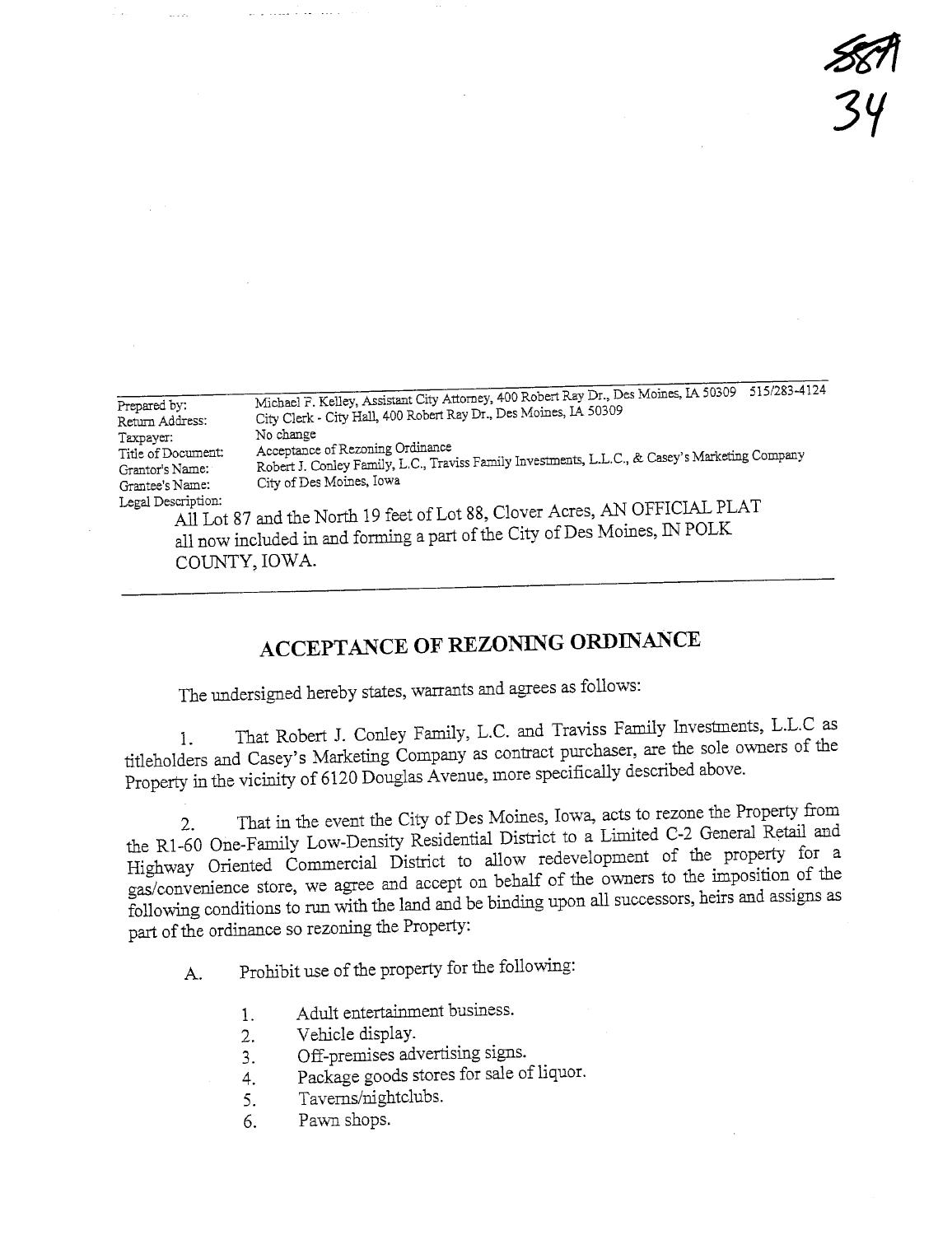- 09-1802
- Financial service centers that provide check cashing and loans secured by post dated checks or payroll guarantee as their primary activity. 7.
- 8. Communication towers.
- B. Any commercial building along with any associated gas canopy supports, and utility/trash enclosures shall be required to be constructed primarily of brick, masonry block or stone on all exterior walls.

3. A certified copy of the rezoning ordinance shall be attached hereto, and a certified copy of ths document and the rezonig ordinance shall be recorded by the City in the land records of the County Recorder to memorialize the rezoning of the Property as identified above.

4. That in the event any portion of the Property is hereafter rezoned to a district classification different from Limited C-2, then this Acceptance shall be immediately terminated as applied to the real estate so rezoned on the effective date of such rezoning, and the conditions agreed to herein shall be rendered null and void, provided, if there be any such rezoning to a more restricted zoning classification, any then legal actual use of such real estate shall become a legal non-conforming use.

The words and phrases herein, including acknowledgment hereof, shall be constred as in the singular or plural number, and as masculine or feminine gender, according to the context.

(Signatue pages to follow)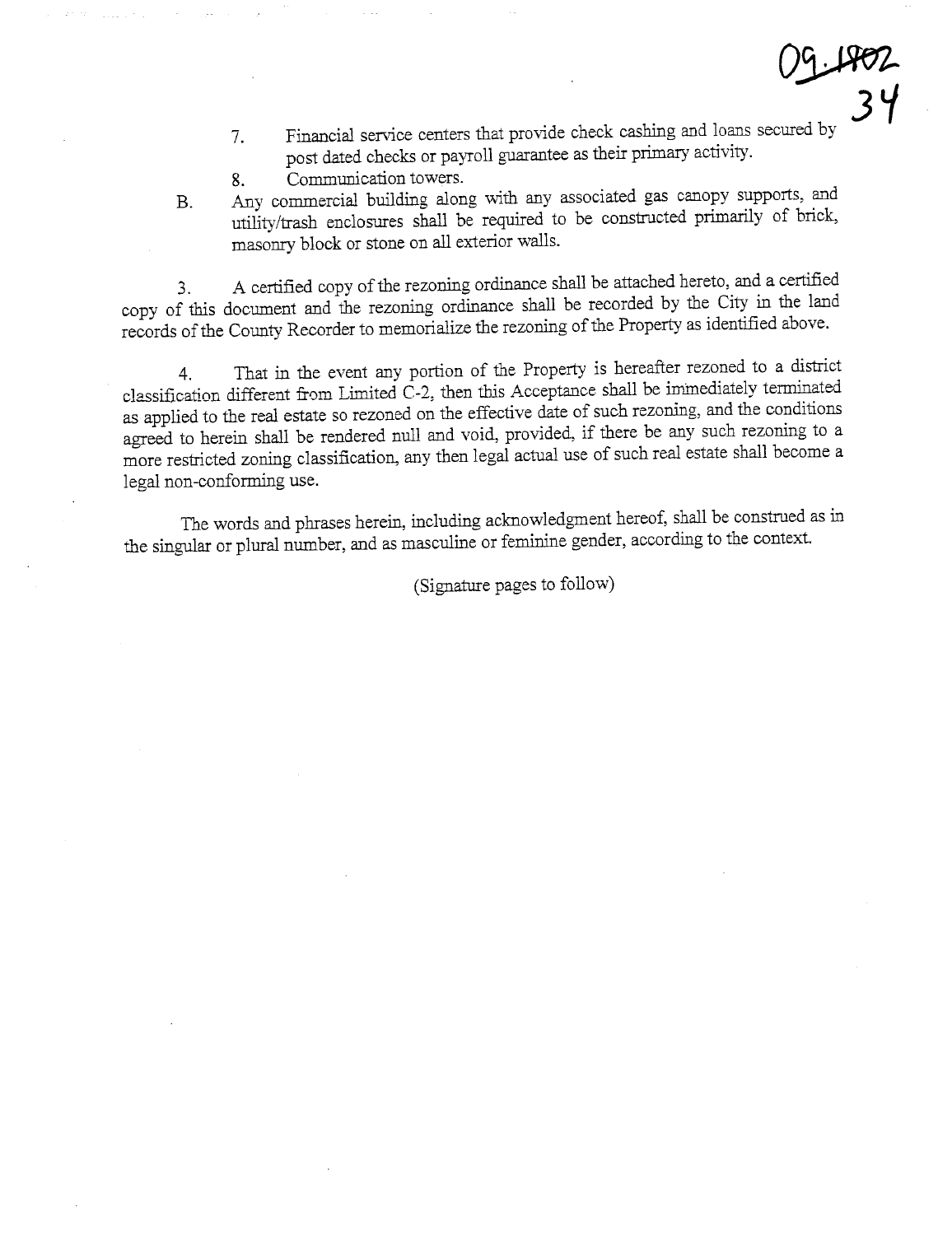Robert J. Conley Family, L.C.

Report Follows

 $\mathcal{L}_{\text{max}}$  and  $\mathcal{L}_{\text{max}}$  and  $\mathcal{L}_{\text{max}}$  and  $\mathcal{L}_{\text{max}}$ 

Conley, President Robert *I*. Titleholder and Contract Seller

State of Iowa )<br>) ss: County of Polk Υ

This instrument was acknowledged before me on  $\frac{q}{\mu}$ , 2009, by Robert J.<br>Conley, who is President of Robert J. Conley, L.C., who is personally known to me and has been authorized by the board of directors to execute this document on behalf of Robert J. Conley, L.C.,



Notary Public in the State of Iowa<br>My commission expires: Cancel 14, 2011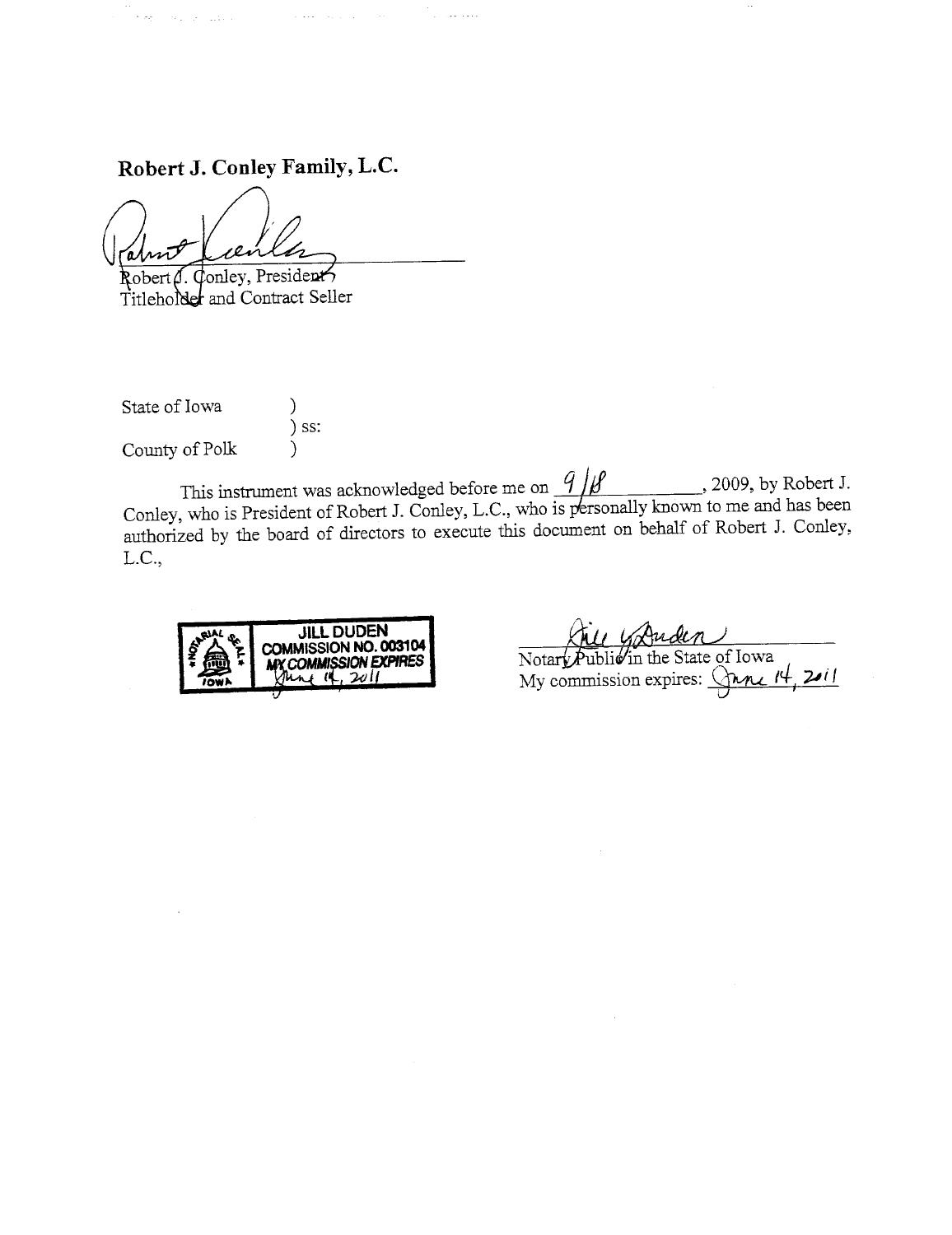$\gamma_{\rm UCL}$ 34

| Prepared by:<br>Return Address: | 515/283-4124<br>Michael F. Kelley, Assistant City Attorney, 400 Robert Ray Dr., Des Moines, IA 50309<br>City Clerk - City Hall, 400 Robert Ray Dr., Des Moines, IA 50309 |
|---------------------------------|--------------------------------------------------------------------------------------------------------------------------------------------------------------------------|
| Taxpayer:                       | No change                                                                                                                                                                |
| Title of Document:              | Acceptance of Rezoning Ordinance                                                                                                                                         |
| Grantor's Name:                 | Robert J. Conley Family, L.C., Traviss Family Investments, L.L.C., & Casey's Marketing Company                                                                           |
| Grantee's Name:                 | City of Des Moines, Iowa                                                                                                                                                 |
| Legal Description:              |                                                                                                                                                                          |
|                                 | All Lot 87 and the North 19 feet of Lot 88, Clover Acres, AN OFFICIAL PLAT                                                                                               |
|                                 | all now included in and forming a part of the City of Des Moines, IN POLK                                                                                                |

COUNTY, IOWA.

. . . **. . .** . . . . . . . . .

## ACCEPTANCE OF REZONING ORDINANCE

The undersigned hereby states, warants and agrees as follows:

1. That Robert J. Conley Famly, L.C. and Traviss Famly Investments, L.L.C as titleholders and Casey's Marketing Company as contract purchaser, are the sole owners of the Property in the vicinity of 6120 Douglas Avenue, more specifically described above.

2. That in the event the City of Des Moines, Iowa, acts to rezone the Property from the Rl-60 One-Famly Low-Density Residential District to a Limted C-2 General Retail and Highway Oriented Commercial District to allow redevelopment of the property for a gas/convenience store, we agree and accept on behalf of the owners to the imposition of the following conditions to run with the land and be binding upon all successors, heirs and assigns as part of the ordinance so rezoning the Property:

A. Prohibit use of the property for the following:

- 1. Adult entertainment business.
- 2. Vehicle display.
- 3. Off-premises advertising signs.
- 4. Package goods stores for sale of liquor.
- 5. Taverns/nightclubs.
- 6. Pawn shops.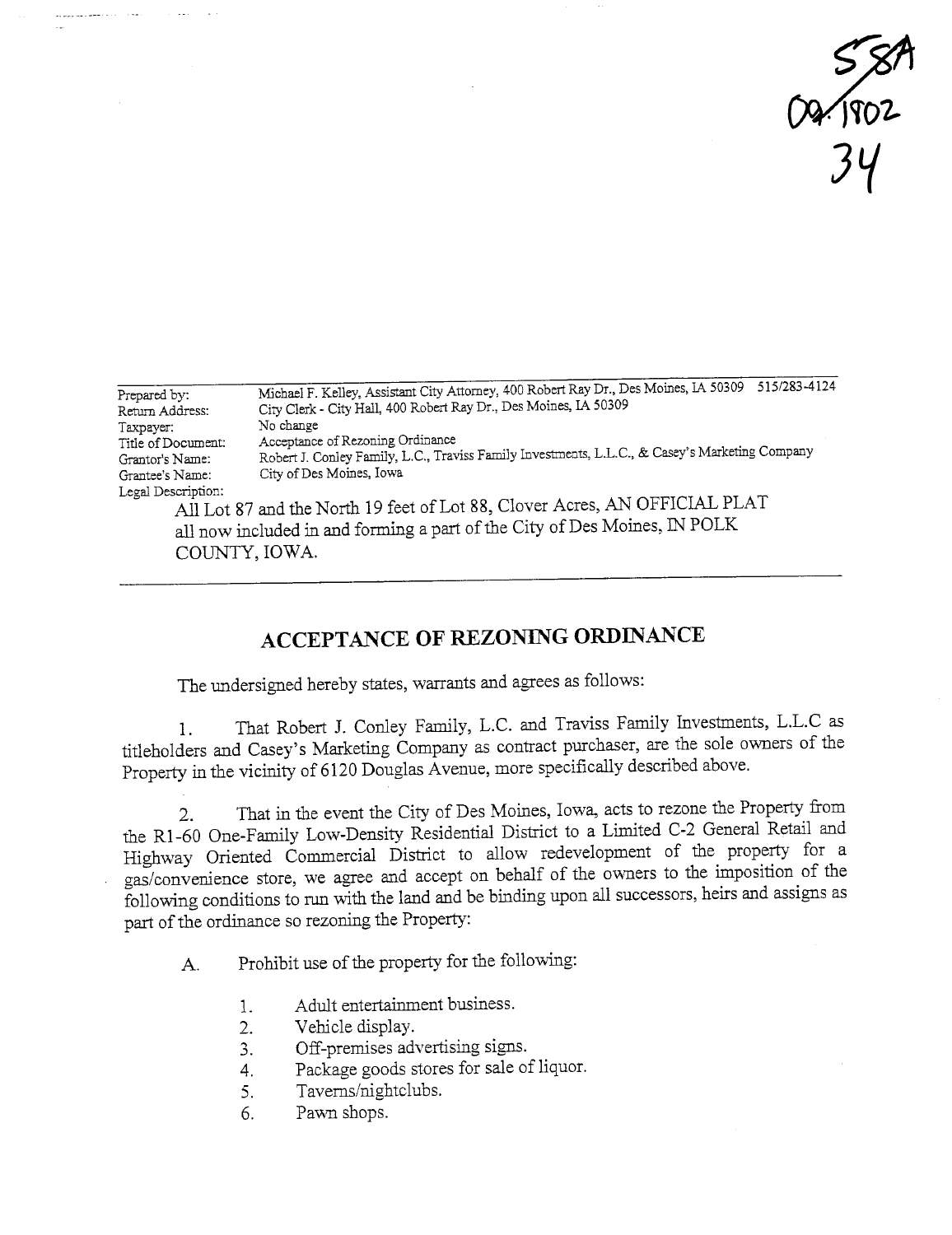- 7. Financial service centers that provide check cashing and loans secured by post dated checks or payroll guarantee as their primary activity.
- 8. Communication towers.
- B. Any commercial building along with any associated gas canopy supports, and utility/trash enclosures shall be required to be constructed primarily of brick, masonry block or stone on all exterior walls.

3. A certified copy of the rezoning ordinance shall be attached hereto, and a certified copy of ths document and the rezonig ordinance shall be recorded by the City in the land records of the County Recorder to memorialize the rezoning of the Property as identified above.

4. That in the event any portion of the Property is hereafter rezoned to a district classification different from Limited  $\tilde{C}$ -2, then this Acceptance shall be immediately terminated as applied to the real estate so rezoned on the effective date of such rezonig, and the conditions agreed to herein shall be rendered null and void, provided, if there be any such rezonig to a more restricted zoning classification, any then legal actual use of such real estate shall become a legal non-conforming use.

The words and phrases herein, including acknowledgment hereof, shall be constred as in the singular or plural number, and as masculine or feminine gender, according to the context.

(Signatue pages to follow)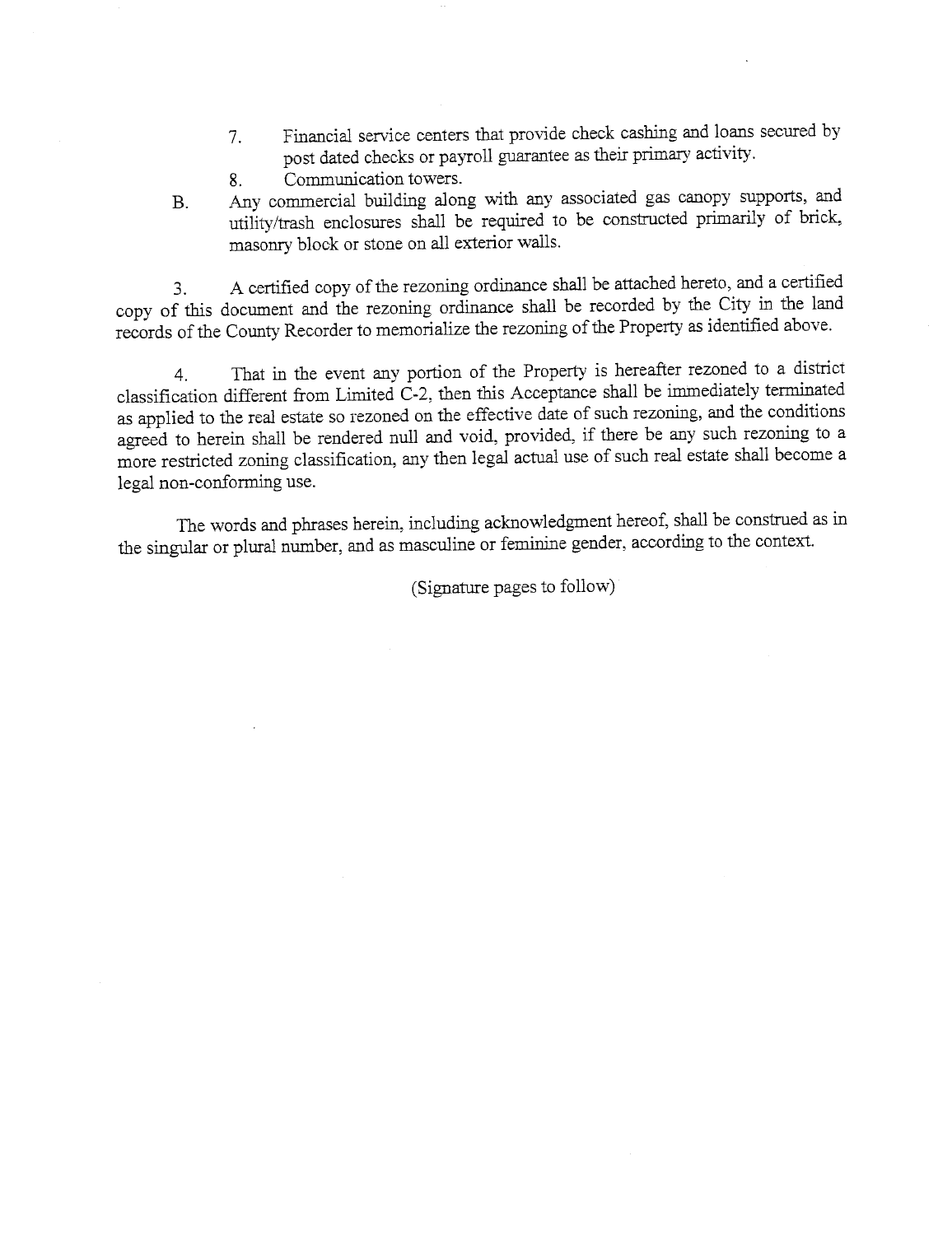$09402$ <br>34

**Casey's Marketing Company** 

Michael R. Richardson, President Contract Purchaser

State of Iowa ℩  $)$  ss: County of Polk  $\mathcal{E}$ 

. . . . . . . . . . . .

This instrument was acknowledged before me on  $\frac{\text{det}\mathcal{L}\cdot\mathcal{H}^{\leq t}}{2009}$ , by Michael R. Richardson, who is President of Casey's Marketing Company, an Iowa corporation, who is personally known to me and has been authorized by the board of directors to execute this document on behalf of Casey's Marketing Company,



mary grantey

Notary Public in the State of Iowa My commission expires: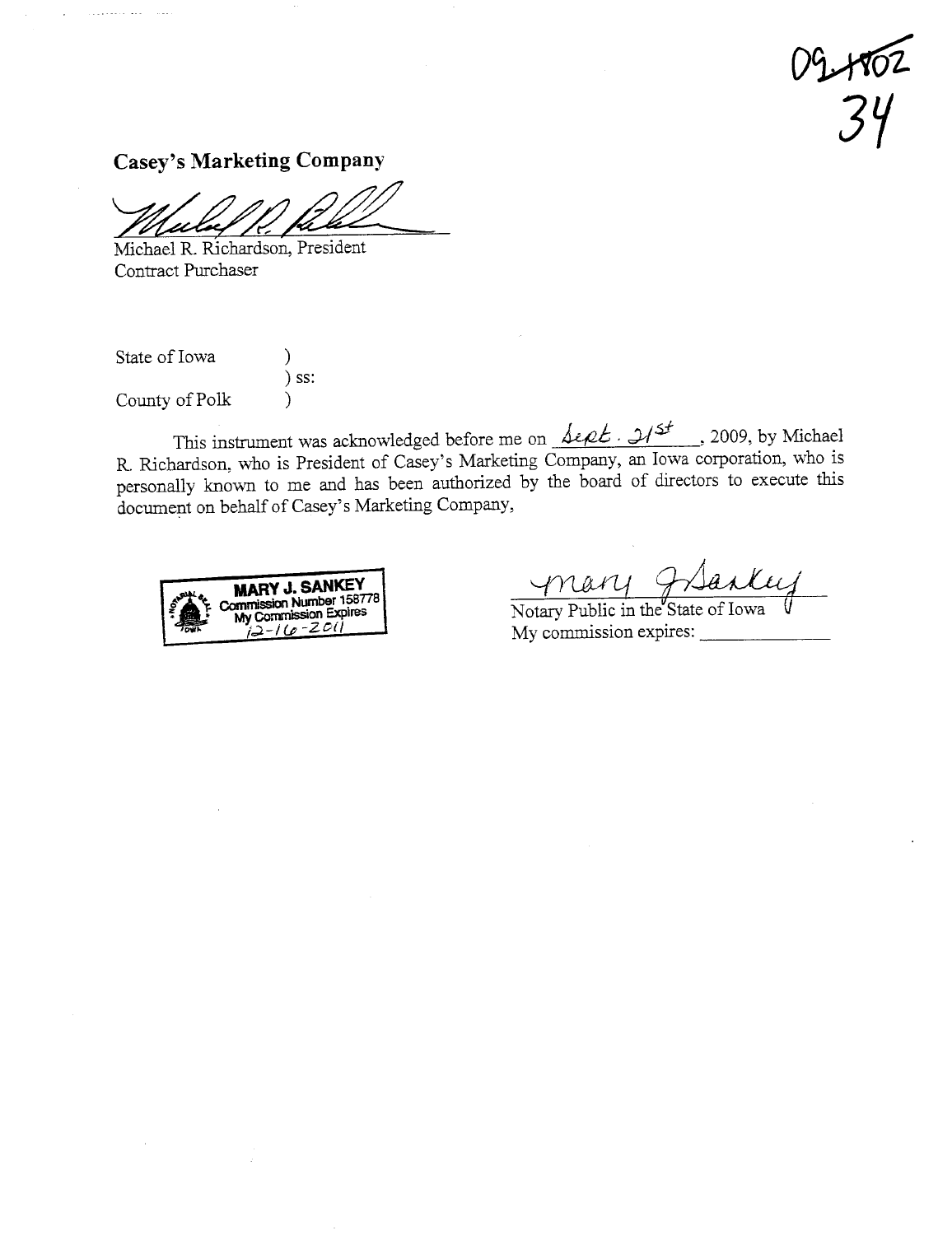| Prepared by:       | 515/283-4124<br>Michael F. Kelley, Assistant City Attorney, 400 Robert Ray Dr., Des Moines, IA 50309 |
|--------------------|------------------------------------------------------------------------------------------------------|
| Return Address:    | City Clerk - City Hall, 400 Robert Ray Dr., Des Moines, IA 50309                                     |
| Taxpayer:          | No change                                                                                            |
| Title of Document: | Acceptance of Rezoning Ordinance                                                                     |
| Grantor's Name:    | Robert J. Conley Family, L.C., Traviss Family Investments, L.L.C., & Casey's Marketing Company       |
| Grantee's Name:    | City of Des Moines, Iowa                                                                             |
| Legal Description: |                                                                                                      |
|                    | All Lot 87 and the North 19 feet of Lot 88, Clover Acres, AN OFFICIAL PLAT                           |
|                    | <u>is in the set of the contract of <math>\mathbb{R}^n</math> is <math>\mathbb{R}^n</math>.</u>      |

all now included in and forming a part of the City of Des Moines, IN POLK COUNY, IOWA.

## ACCEPTANCE OF REZONIG ORDINANCE

The undersigned hereby states, warrants and agrees as follows:

1. That Robert J. Conley Family, L.C. and Traviss Family Investments, L.L.C as titleholders and Casey's Marketing Company as contract purchaser, are the sole owners of the Property in the vicinity of 6120 Douglas Avenue, more specifically described above.

2. That in the event the City of Des Moines, Iowa, acts to rezone the Property from the R1-60 One-Family Low-Density Residential District to a Limited C-2 General Retail and Highway Oriented Commercial District to allow redevelopment of the property for a gas/convenience store, we agree and accept on behalf of the owners to the imposition of the following conditions to run with the land and be binding upon all successors, heirs and assigns as part of the ordinance so rezoning the Property:

A. Prohibit use of the property for the following:

- 1. Adult entertainment business.
- 2. Vehicle display.
- 3. Off-premises advertsing signs.
- 4. Package goods stores for sale of liquor.
- 5. Taverns/nightclubs.
- 6. Pawn shops.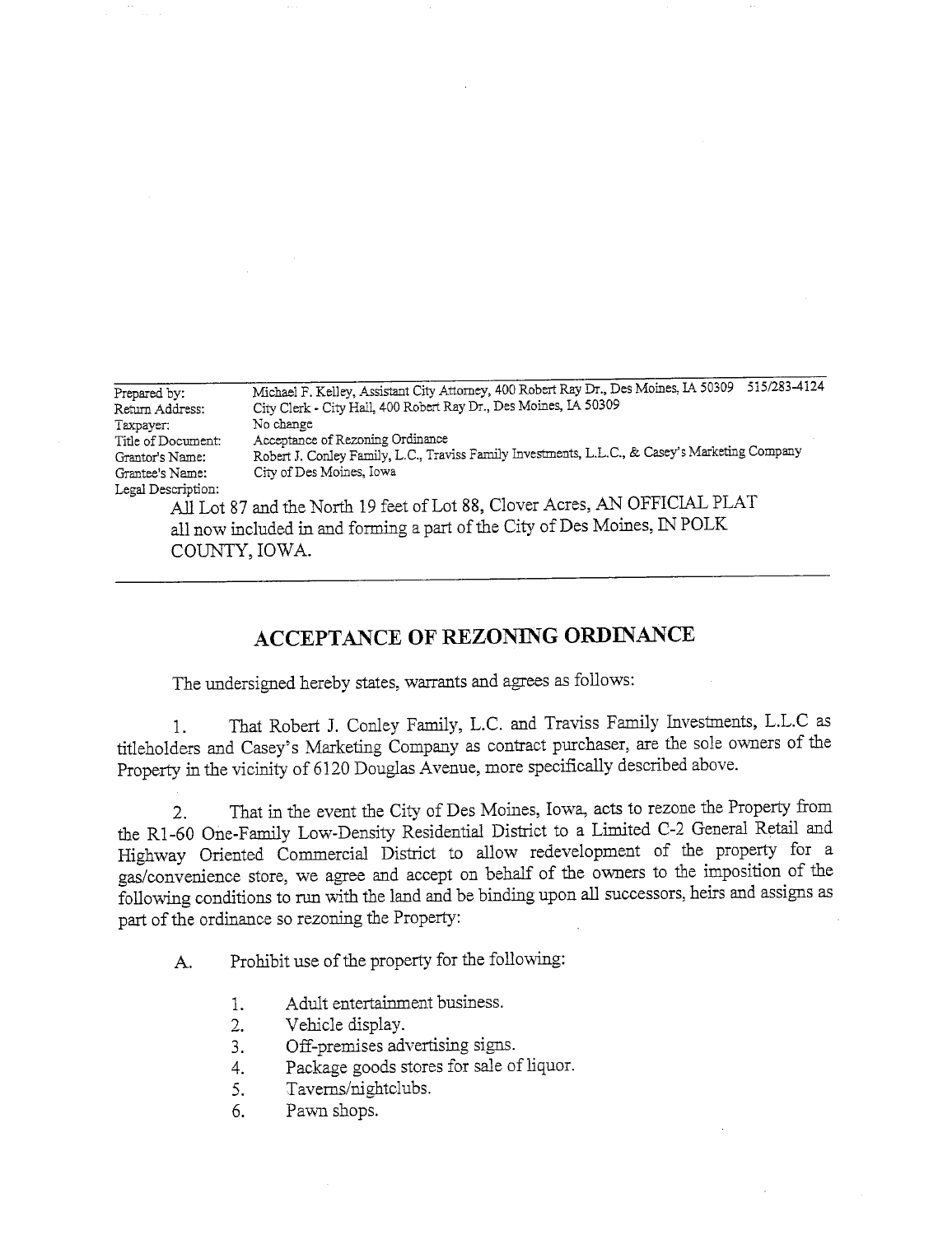

- 7. Financial service centers that provide check cashing and loans secured by post dated checks or payroll guarantee as their primary activity.
- 8. Communcation towers.
- B. Any commercial buiding along with any associated gas canopy supports, and utility/trash enclosures shall be required to be constructed primarily of brick, masonry block or stone on all exterior walls.

3. A certified copy of the rezoning ordinance shall be attached hereto, and a certified copy of this document and the rezoning ordinance shall be recorded by the City in the land records of the County Recorder to memorialize the rezoning of the Property as identified above.

4. That in the event any portion of the Property is hereafter rezoned to a district classification different from Limited C-2, then this Acceptance shall be immediately terminated as applied to the real estate so rezoned on the effective date of such rezoning, and the conditions agreed to herein shall be rendered null and void, provided, if there be any such rezoning to a agreed to herein shall be rendered null and void, provided, if there be any such resonance and account more restricted zoning classification, any then legal actual use of such real estate shall become a legal non-conforming use.

The words and phrases herein, including acknowledgment hereof, shall be construed as in the singular or plural number, and as masculine or feminine gender, according to the context.

(Signatue pages to follow)